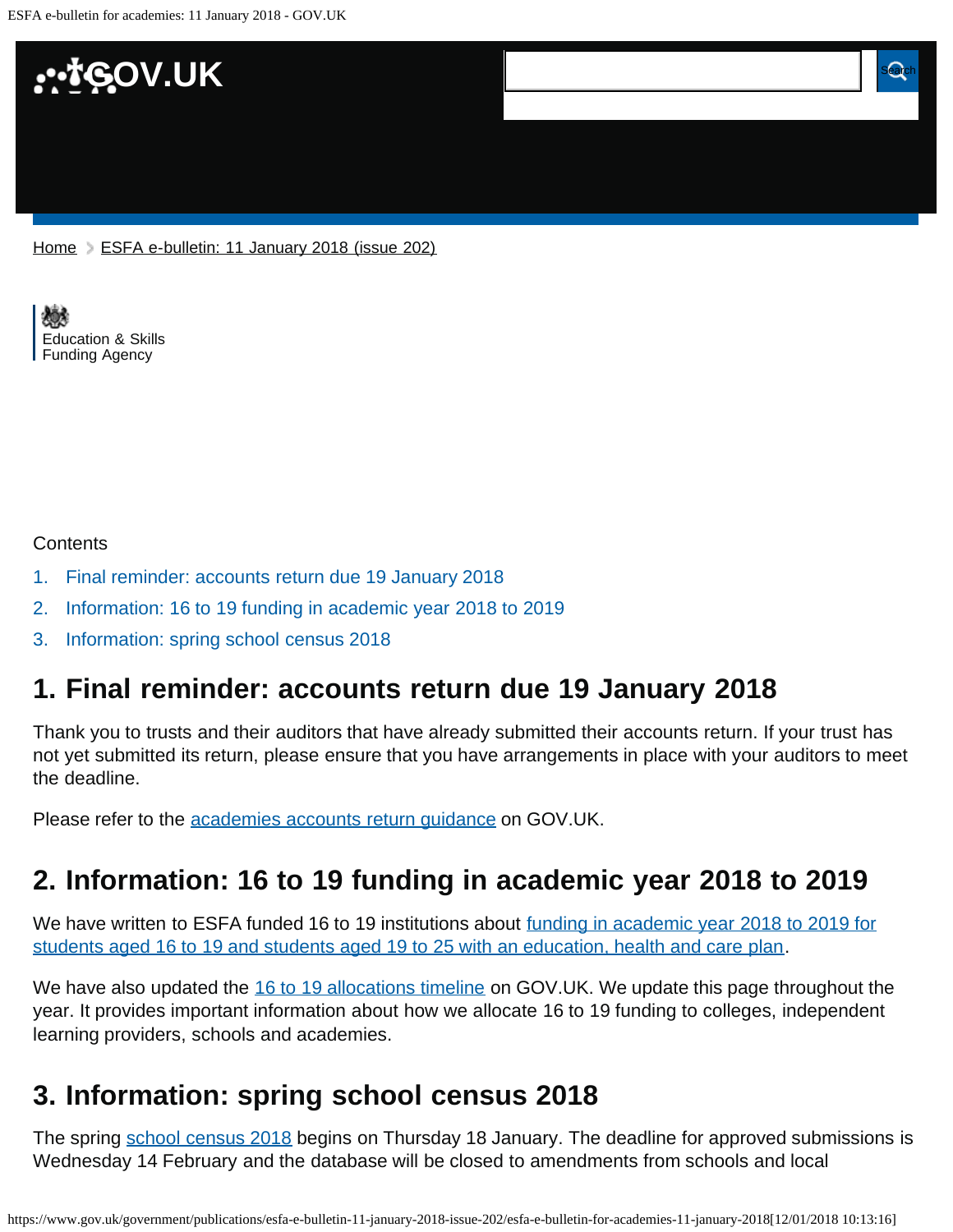authorities on Wednesday 14 March.

The *'beta'* release of the 2018 spring school census live COLLECT blade that is available for you to become familiar with, will remain available until 4pm on Friday 12 January.

The school census guide for the 2017 to 2018 academic year is available on the [school census website](https://www.gov.uk/guidance/school-census).

Is there anything wrong with this page?

#### **Services and information**

**[Benefits](https://www.gov.uk/browse/benefits)** 

- [Births, deaths, marriages and care](https://www.gov.uk/browse/births-deaths-marriages)
- [Business and self-employed](https://www.gov.uk/browse/business)
- [Childcare and parenting](https://www.gov.uk/browse/childcare-parenting)
- [Citizenship and living in the UK](https://www.gov.uk/browse/citizenship)
- [Crime, justice and the law](https://www.gov.uk/browse/justice)
- [Disabled people](https://www.gov.uk/browse/disabilities)
- [Driving and transport](https://www.gov.uk/browse/driving)
- [Education and learning](https://www.gov.uk/browse/education)
- [Employing people](https://www.gov.uk/browse/employing-people)
- [Environment and countryside](https://www.gov.uk/browse/environment-countryside)
- [Housing and local services](https://www.gov.uk/browse/housing-local-services)

[Money and tax](https://www.gov.uk/browse/tax)

[Passports, travel and living abroad](https://www.gov.uk/browse/abroad)

[Visas and immigration](https://www.gov.uk/browse/visas-immigration)

[Working, jobs and pensions](https://www.gov.uk/browse/working)

### **Departments and policy**

[How government works](https://www.gov.uk/government/how-government-works)

**[Departments](https://www.gov.uk/government/organisations)** 

**[Worldwide](https://www.gov.uk/world)** 

**[Policies](https://www.gov.uk/government/policies)**